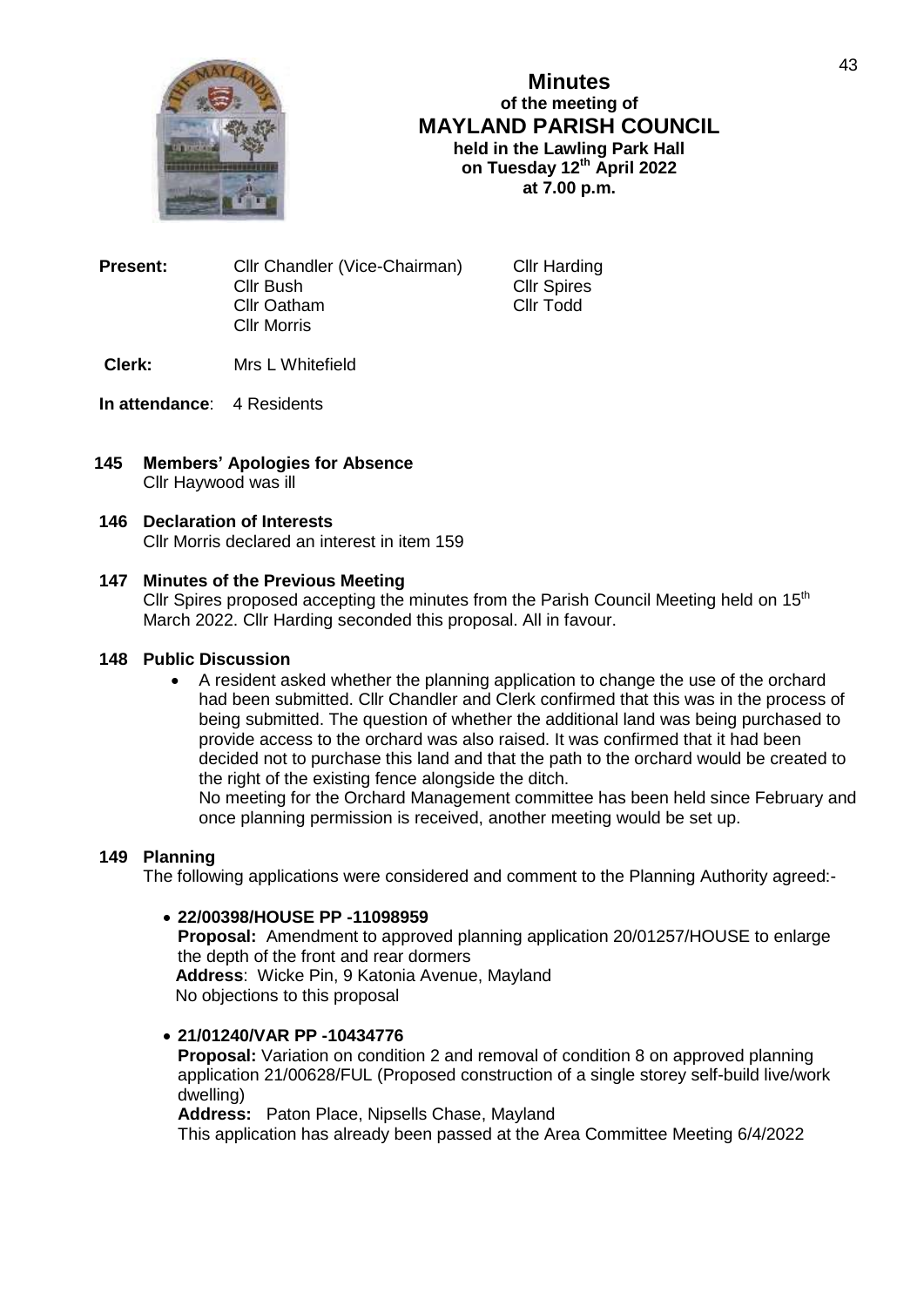#### **22/00472/FUL PP -1104893**

**Proposal:** Application for erection of detached dwelling with associated access and landscaping

**Address:** Land between 45 Steeple Road and 1 Mill Road, Mayland

No objections to this proposal but the following comments were made to MDC:

- $\circ$  Concerns about the look of the side facing garage
- o Concerns if wheelchair access needed for rear garden
- o Concerns about the width of the garage compared to the size of the plot

# **DECISIONS –** none to report

# **150 Finance**

Councillors received a list of all payments and receipts. The approved payments and receipts are listed below: -

| <b>PAYMENTS</b> |                                |                                                        | <b>NET</b> |
|-----------------|--------------------------------|--------------------------------------------------------|------------|
| Date            | Payee                          | Service/supply                                         |            |
| 08-Mar-22       | County Broadband               | WiFi                                                   | 27.61      |
| 09-Mar-22       | Fasthosts                      | Monthly subscription for website                       | 1.00       |
| 16-Mar-22       | Voipfone                       | <b>Renewal Fee</b>                                     | 3.00       |
| 16-Mar-22       | Amazon                         | 16 x Ink Replacement cartridges                        | 20.57      |
| 16-Mar-22       | Amazon                         | 5 x Reams of paper                                     | 19.57      |
| 28-Mar-22       | <b>Neil Sullivan</b>           | 1 ton bag of top soil for field                        | 79.00      |
| 31-Mar-22       | <b>Maldon District Council</b> | Fee for building Regs for Henry Samuel Hall            | 199.00     |
| 05-Apr-22       | Groundwork UK                  | Return of unused grant for NP                          | 2,938.00   |
| 15-Apr-22       | NPower                         | <b>Street Lighting January</b>                         | 278.38     |
| 15-Apr-22       | <b>NPower</b>                  | <b>Street Lighting February</b>                        | 239.68     |
| 20-Mar-22       | <b>Manor Tree Services</b>     | Work carried out in Cherry Alley                       | 400.00     |
| 21-Mar-22       | Fordesigns                     | To supply and install 2 x signs on park gates          | 110.00     |
| 25-Mar-22       | <b>Maldon District Council</b> | <b>Engagement officers February</b>                    | 420.72     |
| 28-Mar-22       | Lala's Facepainting UK         | Deposit for attending Jubilee celebration 4/6          | 100.00     |
| 30-Mar-22       | <b>Troy Planning Ltd</b>       | For site visits and ongoing work on the draft plan     | 2,500.00   |
| 01-Apr-22       | <b>EALC</b>                    | EALC Affiliation Fee 22/23, NALC Affiliation Fee 22/23 | 739.67     |
| 01-Apr-22       | <b>MSJ Garwood</b>             | <b>Grounds Maintenance March</b>                       | 824.57     |
| 01-Apr-22       | MSJ Garwood                    | Overmarking pitches 11/3, 24/3                         | 236.90     |
| 05-Apr-22       | S-Type Security                | <b>Security Patrols March</b>                          | 315.00     |
| 12-Apr-22       | K King                         | Deposit Refund 19/3                                    | 75.00      |
| 12-Apr-22       | S Ostridge                     | Deposit Refund 3/4                                     | 75.00      |
| 12-Apr-22       | Mrs L Whitefield               | Petty Cash Top up                                      | 2.22       |
| 14-Apr-22       | <b>NEST</b>                    | <b>Staff Pension</b>                                   | 122.58     |
| 25-Apr-22       | <b>MPC Staff</b>               | <b>Staff Wages</b>                                     | 2,227.45   |
|                 |                                |                                                        | 11,954.92  |
| <b>RECEIPTS</b> |                                |                                                        |            |
| 09-Mar-22       | Mayland Football club          | Fees for February                                      | 180.00     |
| 09-Mar-22       | Mayland Football club          | Fees for March                                         | 180.00     |
| 10-Mar-22       | Knightswood                    | Hire fees for coffee morning                           | 72.00      |
| 11-Mar-22       | <b>HMRC</b>                    | VAT refund Oct-Dec 2021                                | 1,703.05   |
| 21-Mar-22       | <b>Tracy Brown</b>             | Fee & Deposit 1/5                                      | 135.00     |
| 01-Apr-22       | S Ostridge                     | Hire Deposit 3/4                                       | 75.00      |
| 01-Apr-22       | <b>HSH Community</b>           | Repayment of fee for building Regs for HSH             | 199.00     |
| 05-Apr-22       | Village Fete Account           | Donation to be used for jubilee trail                  | 500.00     |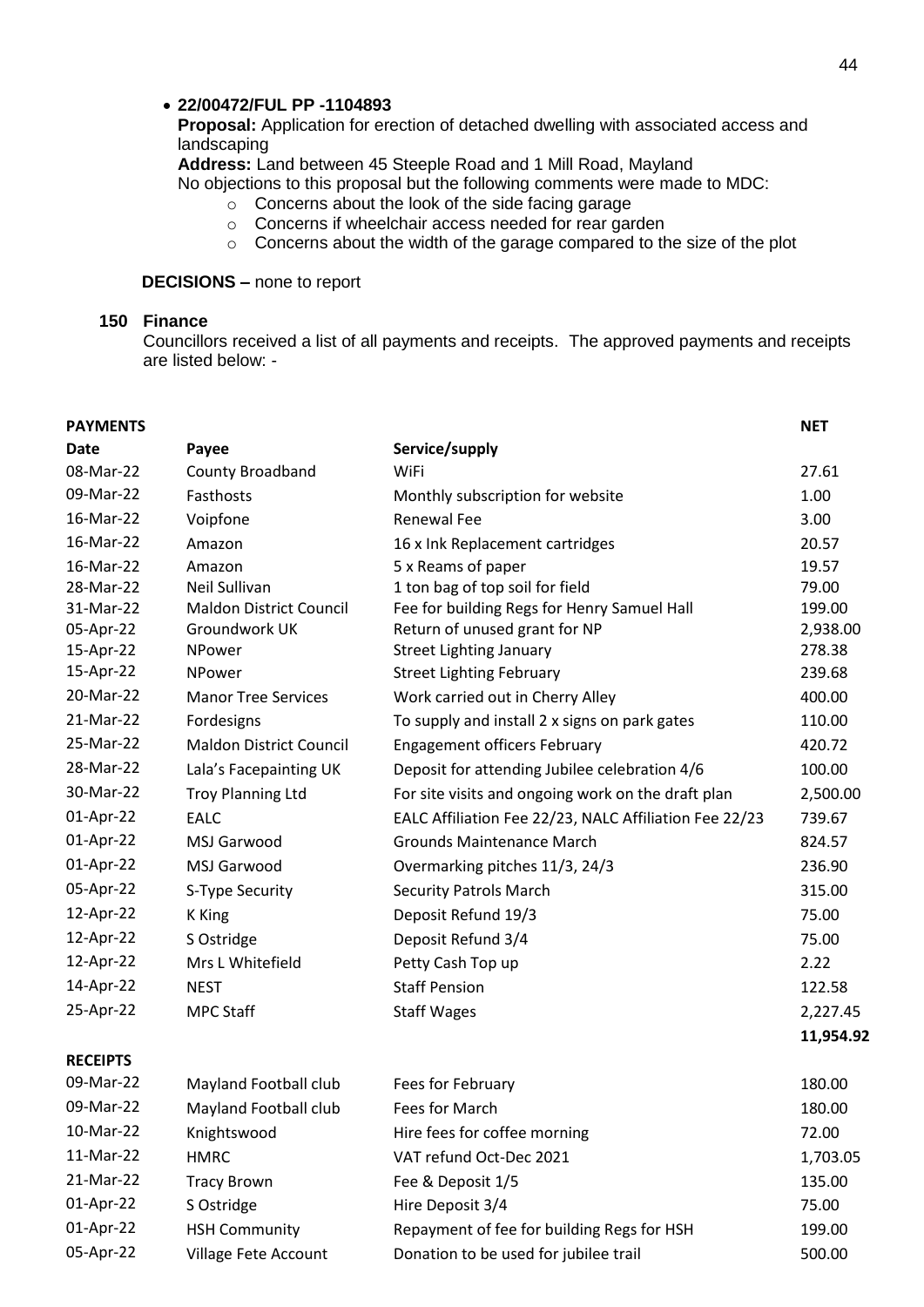| 05-Apr-22                      | Pizza Van | Payment for attending jubilee celebration 4/6 | 30.00<br>3,074.05 |
|--------------------------------|-----------|-----------------------------------------------|-------------------|
| <b>PETTY CASH</b><br>23-Feb-22 | Lidl      | Biscuits for coffee with cops                 | 2.22<br>2.22      |

- Cllr Spires proposed that these payments be accepted. Cllr Bush seconded this proposal. All in favour.
- Bank reconciliations verified and signed by Cllr Spires

# **151 Clerk's Report**

Each Councillor has received an update on matters from the previous meeting.

- **152 Lawling Park Committee** *including Bakersfield, Lawling Playing Field & Dog Walk Area* Cllr Spires updated the council from the last Lawling Park Committee meeting. Most items on the last 10 year plan have been completed and a new plan will start to be created. He wants to keep all the facilities up to date and in a good state of repair. Suggestions for plan welcome.
	- **Football club –** Club have asked if they can use the Lawling Hall after their home games and serve alcohol. Some conditions set but Clerk to advise this will be permitted.
	- **Electricity Costs –** Rising bills were discussed. Caretaker taking meter readings regularly to monitor how much electricity is being used.
- **153 Annual Parish Meeting –** Clerk gave outline of Parish Meeting to be held on 19<sup>th</sup> April 2022. Guests invited to speak, annual review from Chairman and questions from the public.
- **154 Queens Platinum Jubilee –** Update of arrangements so far for celebration on 4th June 2022. To hold a meeting on  $30<sup>th</sup>$  April at 10am to go through details. Request for councillors to help on the day.

# **155 Village Environment**

- **Christmas Event–** Cllr Chandler proposed that an application to Maldon District Council be made to close the road in Imperial Avenue by the shops for a Christmas event on  $27<sup>th</sup>$  November 2022 between 3.30pm-9pm to make the event safer. Cllr Todd seconded this. All in favour. Leaflets to be put in all affected doors prior to the event. Buses and emergency services will have access. Cllr Bush proposed that the cost of £156 be made for this application. Cllr Todd seconded. All in favour.
- **Hours for S-Type Security –** Discussion whether to increase the hours from 8 till 12. It was decided to wait until the Parish meeting and speak with Nicola from Maldon District Council and then make a decision.

# **156 Neighbourhood Planning Committee**

Cllr Spires gave an update. A meeting has taken place with Troy Planning and the urban planner to conduct a review of properties in the village then they will utilise this information for future development.

Troy to work on a set of principles which will guide how our plan is laid out. To enable all to access the sea wall. To see if can improve the efficiency of how the shops are actually working Pocket parks for new development Diagrams of walking distances

Once Neighbourhood plan has been completed, can have a meeting with doctors to update on what is likely to happen in future and give advice.